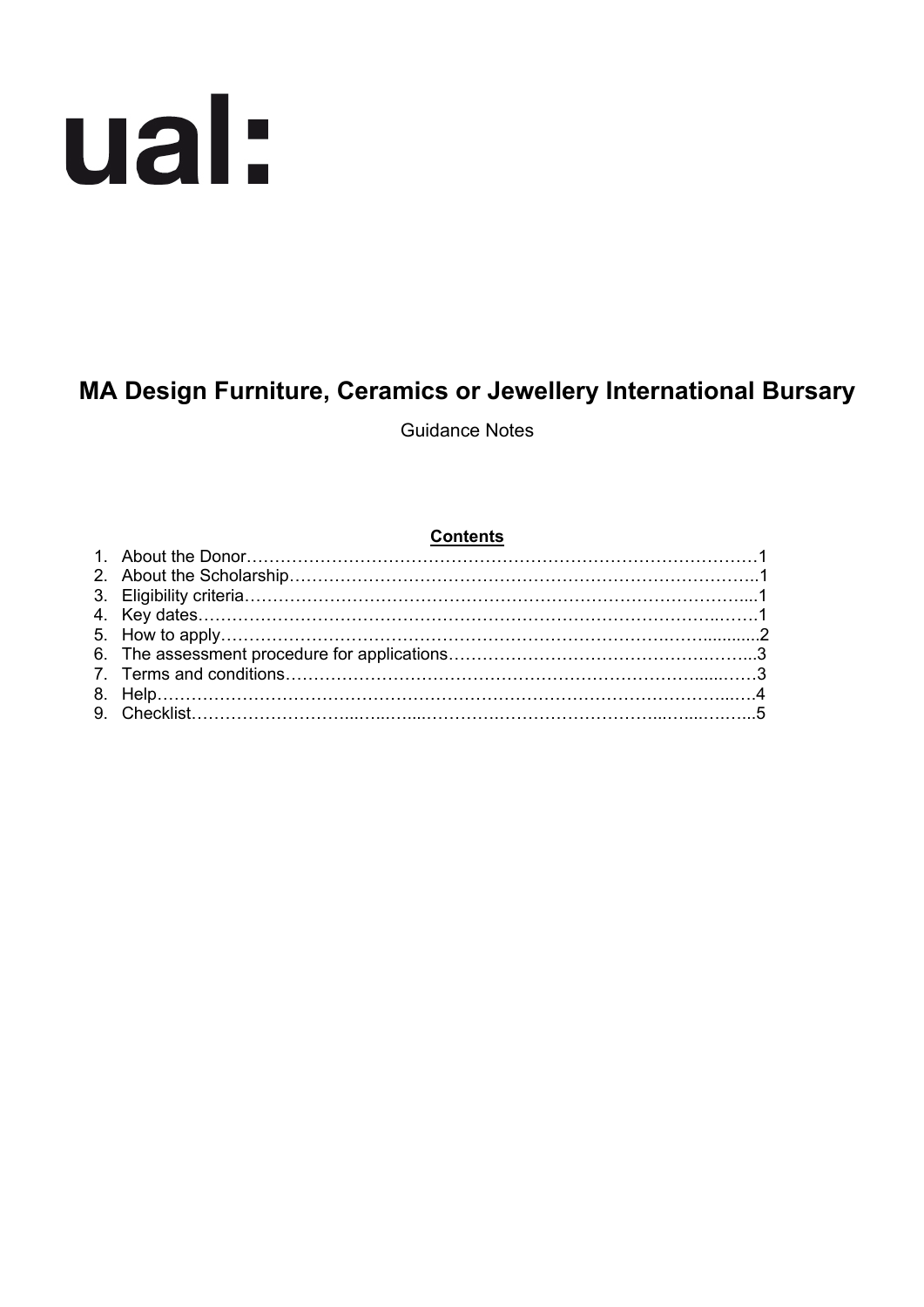# **About the Donor**

This bursary is provided by the Product Ceramic and Industrial Design programme to encourage and support applicants to MA Design (Furniture), MA Design (Ceramics), MA Design (Jewellery) at Central Saint Martins.

# **About the Scholarship**

- **£16,450**
- For **course costs and maintenance** for the first year of the course
- For 1 **International student**
- Accepted on the **MA Design (Furniture), MA Design (Ceramics),** or **MA Design (Jewellery)** course at **CSM**

The scholarship will be assessed on the basis of financial need and academic merit. It will provide a contribution towards course costs for the first year of the course.

Applications are welcome from those who are in financial hardship and those who will benefit from postgraduate studies to realise their full potential.

# **Eligibility criteria**

To be eligible for MA Design Furniture, Ceramics or Jewellery International Bursary students must be:

- Considered an International student for tuition fee purposes
- **AND**
	- Accepted on the extended full-time MA Design (Furniture), MA Design (Ceramics), MA Design (Jewellery) course at Central Saint Martins, University of the Arts London, starting in **September 2022**

#### **Key Dates**

#### Closing date:

All applications must be received by **Friday 17th June 2022 N.B.** We cannot accept applications that are incomplete or arrive late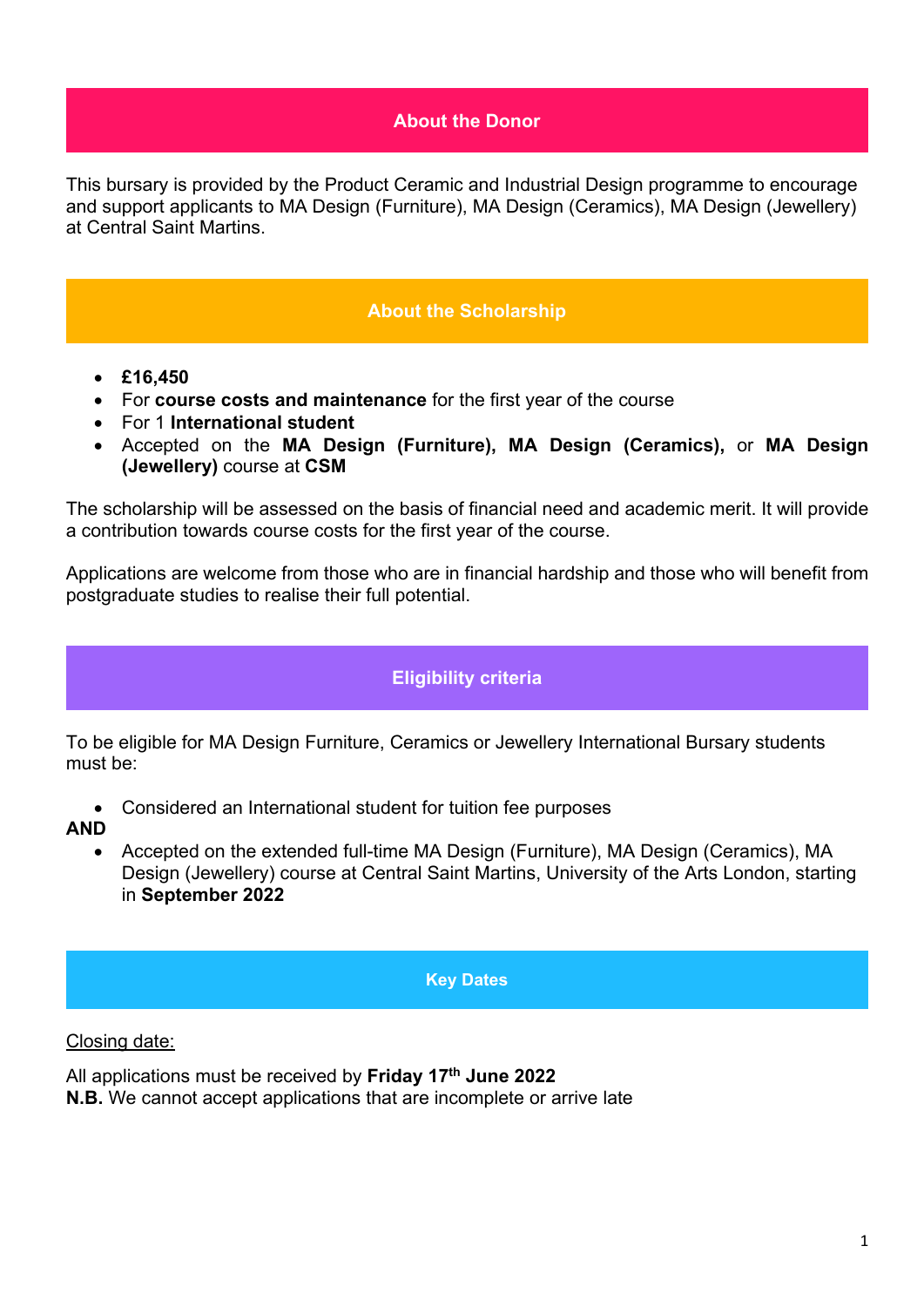#### **How to apply**

Applications for this scholarship must be made by filling in an online application form via the funding tab in the [UAL Student Portal](https://sits.arts.ac.uk/urd/sits.urd/run/SIW_LGN)

In addition to the online application form, you will need to upload the following supplementary materials:

- 1. An electronic portfolio uploaded on the Student Portal containing **one PDF document [20MB maximum]** which should be an example of what you consider to be your best work for the Selection Panel to review. It must include:
	- $\circ$  a title page with your name and course title
	- o an introductory page of no more than 500 words explaining your work, methodology and inspiration
	- o **For image based courses**, your upload should have up to 15 pages of images with **each image** numbered and clearly labelled showing the date of production and, if relevant, title, size and materials used in the original piece
	- o **For theory based courses**, an essay/written project of what you consider to be your best work for the Selection Panel to review
	- o Your portfolio can be a combination of images and essays if necessary.
	- 2. A copy of your most up to date Curriculum Vitae (CV) or Résumé (uploaded to the student portal)
	- 3. Evidence of your household income (uploaded to the student portal)

Examples:

- i Student's bank statements for the last 3 months *and*
- ii Parent's or Partner's most recent pay slips for the last 3 months *or*
- iii Parent's or Partner's annual tax statements *and*
- iv External scholarships *and*
- v Investments, bonds and savings for parents/partner and student

**N.B.** If you are a **dependant** then your household income includes the income of your parent(s) / guardian(s). If you are an **independent student**, your household income includes the income of your partner**.** Translated and original copies should be provided if the original copy is not in English language

- 4. Evidence of medical condition (if applicable)
	- Examples:
	- i Doctors' / Hospital letters

**N.B.** These should be from a qualified medical practitioner, signed, dated, and from within the past 3 months. Translated and original copies should be provided if the original copy is not in English language

# 5. Evidence of financial hardship**\*** (if applicable)

Examples:

- i Credit card statements<br>ii Overdrafts
- Overdrafts
- iii Expenditure
- iv Overdue rent letters
- Bailiffs / debt collection letters

**N.B.** Translated and original copies should be provided if the original copy is not in English language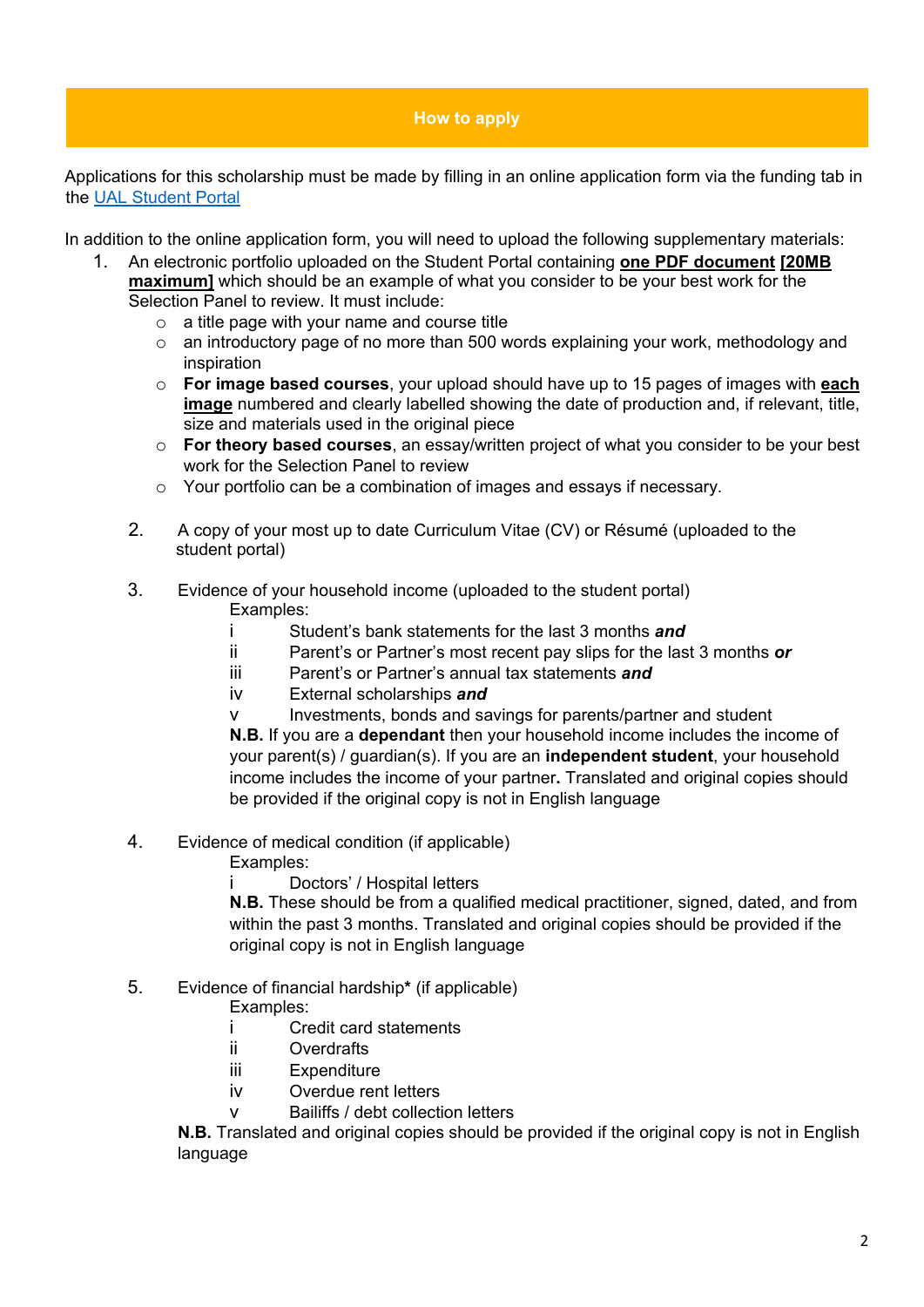#### **NB: If you have any technical issues when uploading your supporting documents to the student portal, please upload your documents via our [online enquiry form](https://forms.arts.ac.uk/funding-student-enquiry-form/)**

\*Financial hardship refers to unexpected events or unforeseen changes that have negative impacts on cash flow or finances. For example: changes in income or expenditure, changes in employment status (such as losing a job or having hours reduced). This does not include last month's rent or bills.

### **The assessment procedure for applications**

Step 1:

After you submit your application, it will initially be assessed by the Student Funding Service at University of the Arts London, to ensure all supporting documents have been submitted.

**N.B.** further information may be requested at a later date in order to complete the assessment.

#### Step 2:

An assessment panel will then assess the applicants for the award based on academic merit and creative excellence.

Step 3:

The panel will make their final selections by marking the quality of application and the readiness of the applicant to achieve highly in the discipline.

# **Terms and conditions of the MA Design Furniture, Ceramics or Jewellery International Bursary**

The following terms and conditions apply to acceptance onto the MA Design Furniture, Ceramics or Jewellery International Bursary:

- The scholarship will provide a contribution towards course costs and maintenance for the first year of the course
- Payment will be made via BACS in three termly instalments in year one of the MA course
- Applicants must enrol on the course in the same academic year for which they have applied for funding. Failure to do so will result in either:
	- o The application being rejected
	- **OR** 
		- o The award being withdrawn
- For continuing students of EU Overseas fee status, although the tuition fee is the equivalent to that of a Home fee status student, this does not qualify EU Overseas students for awards for Home fee students. Home fees students meet the UK residency criteria and EU Overseas students do not meet the residency requirement but the University is committed to EU Overseas students paying Home fees until the end of their course post-Brexit.
- When assessing financial hardship, the University considers any household income of £80,000 per annum or below as the criteria for financial hardship.
- UAL will share personal data from completed scholarship application forms and portfolios of award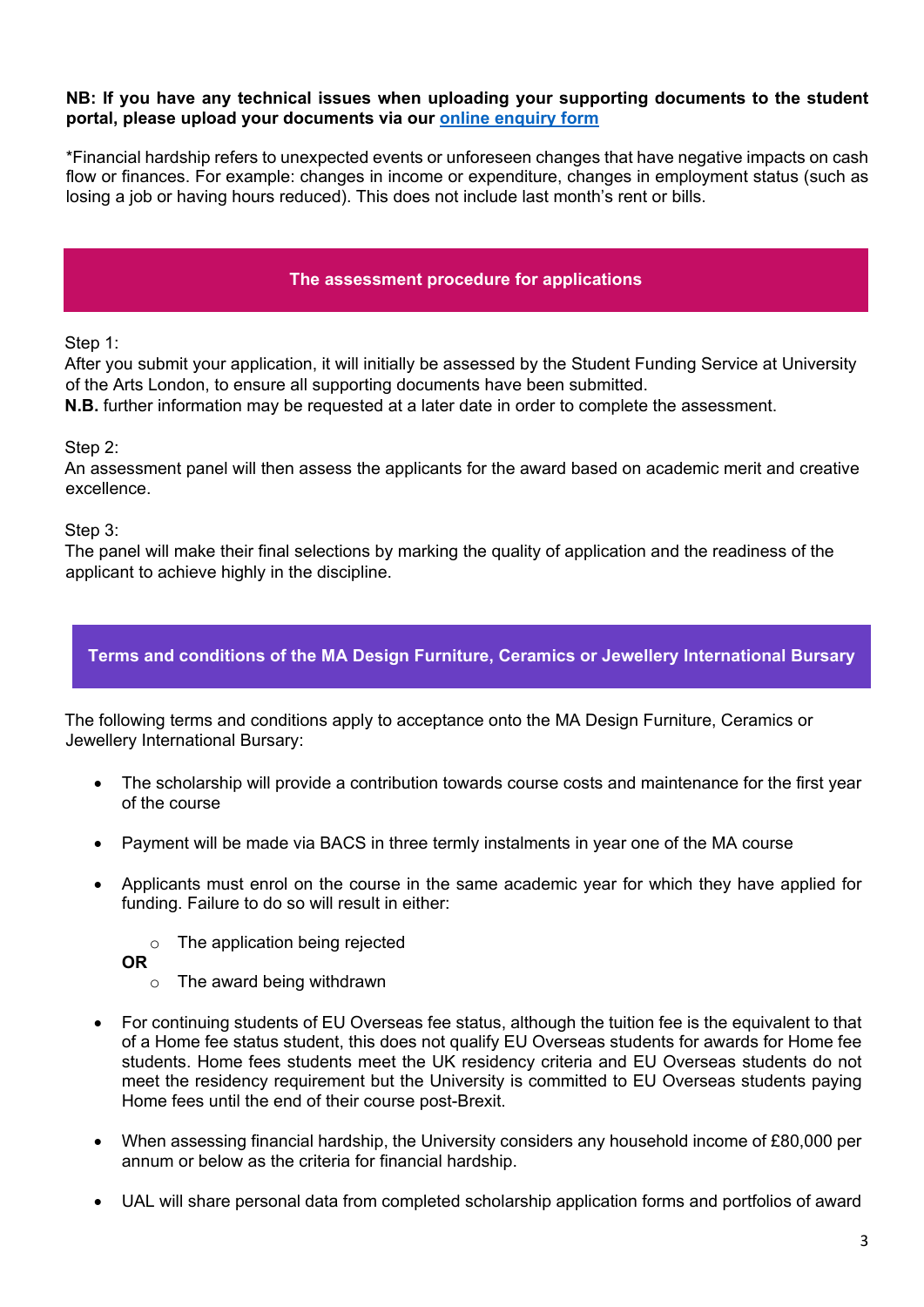applicants with the award donor. Information on academic progress and final results of scholars may be shared with the award donor.

**N.B.** It cannot be guaranteed that applicants or scholars data will be as protected as it would be within the European Economic Area if the trustees of the donor are based outside of the European Economic Area.

- Applicants may withdraw consent to share information with UAL and external partnership sponsors at any time by contacting the Student Funding Service via our [online enquiry form.](https://forms.arts.ac.uk/funding-student-enquiry-form/) This may result in the application and/or award being withdrawn if UAL is longer able to determine eligibility for support.
- Award recipients cannot be in receipt of more than one UAL affiliated or administered award. Applicants can apply for more than one award, but if offered more than one UAL affiliated or administered award, the recipient will need to choose which to receive. However, in exceptional circumstances, on a case by case basis, we may consider two awards if the combined awards are less than £5000 in total.
- Applicants can be in receipt of a UAL award and a non-UAL award (subject to the terms and conditions of the non-UAL award).
- Award recipients are expected to attend all timetabled classes and tutorials. The only exception to this is periods of absence due to illness and extenuating circumstances. Attendance will be monitored and any student with a poor attendance record may risk their award being terminated.
- Award recipients are expected to attend a small number of College and University events to promote scholarship support to potential donors and to meet with scholarship supporters at these events (both during and after completing their course).
- The award will be terminated if registration/enrolment lapses on any grounds other than a temporary suspension of study due to extenuating circumstances **N.B.** Any absence due to extenuating circumstances must follow university [procedures](https://www.arts.ac.uk/study-at-ual/academic-regulations/course-regulations/extenuating-circumstances-and-time-out)
- No applicant for the award should make any decisions regarding their enrolment, financial arrangements, accommodation or other matters that rely on the outcome of their application being successful.
- All applicants will be informed of the final decision via email.

# **More Information**

Please contact the Student Funding Service via our [online enquiry form](https://forms.arts.ac.uk/funding-student-enquiry-form/) for assistance or with any queries relating to the application process and this scholarship, or visit our [Scholarships Search](http://www.arts.ac.uk/study-at-ual/student-fees--funding/scholarships-search/) page.

If you are unable to upload your supporting documents on the student portal, please contact the Student Funding Service via our [online enquiry form](https://forms.arts.ac.uk/funding-student-enquiry-form/)

# **Checklist**

Use this list to help ensure you have completed every part of the application before submitting.

| Have you: | <b>Yes</b> | <b>Not</b><br>applicable |
|-----------|------------|--------------------------|
|-----------|------------|--------------------------|